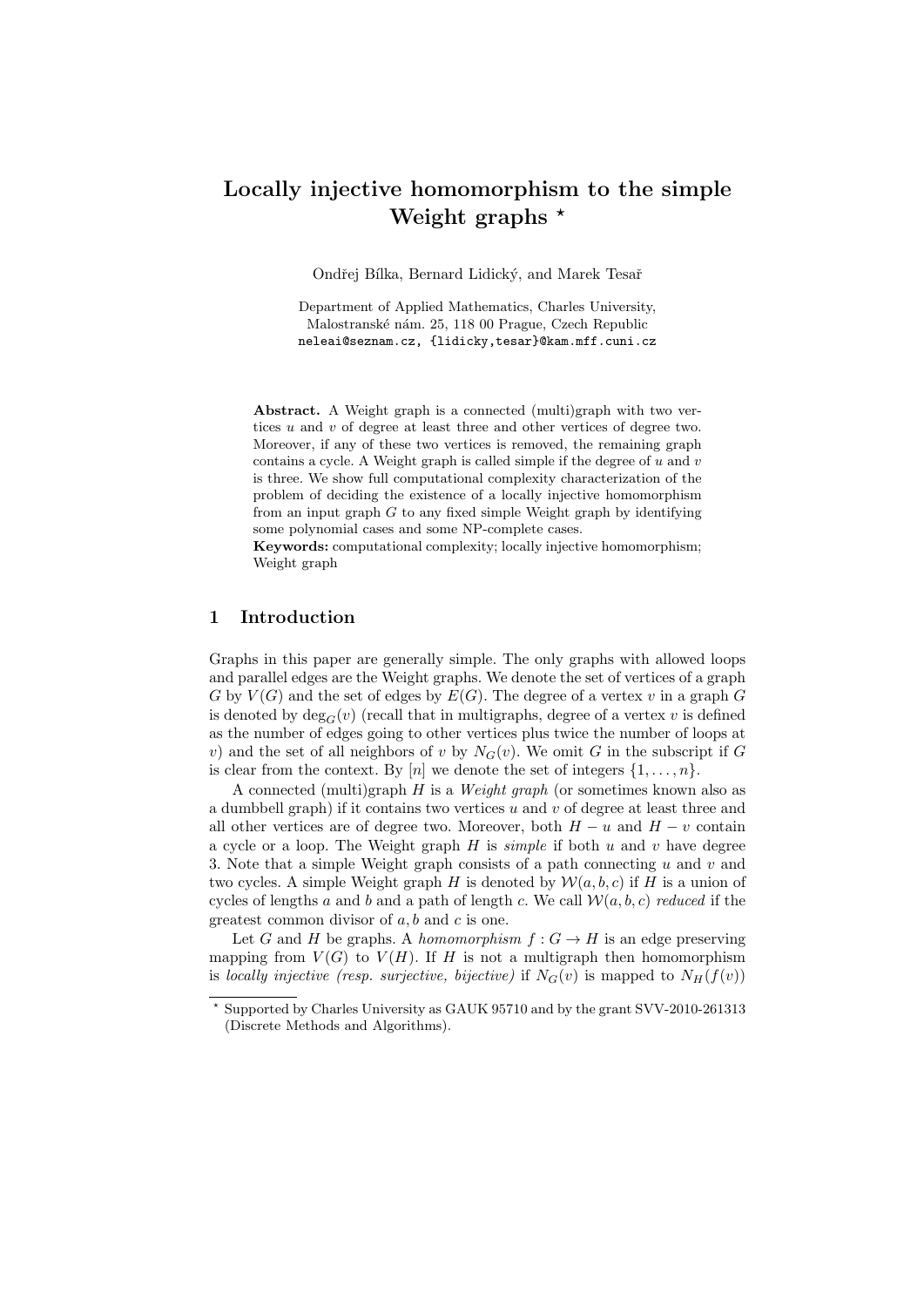injectively (resp. surjectively, bijectively) for every  $v \in V(G)$ . Locally bijective homomorphism is also known as a covering projection or simply a cover. Similarly, locally injective homomorphism is known as a partial covering projection or a partial cover. In this paper we denote locally injective homomorphism as  $LI-homomorphism$ . In case that H is multigraph (and G is simple) LI-homomorphism generalizes as a mapping  $f : V(G) \cup E(G) \rightarrow V(H) \cup E(H)$ such that:

- i) for every  $u \in V(G)$ :  $f(u) \in V(H)$
- ii) for every  $e = \{u, v\} \in E(G)$ :  $f(e) \in E(H)$  and  $f(e) = \{f(u), f(v)\}$
- iii) for every  $u \in V(G)$  and every non loop edge  $e \in E(H)$  such that  $f(u) \in e$ , there is at most one edge  $e' \in E(G)$  such that  $u \in e'$  and  $f(e') = e$
- iv) for every  $u \in V(G)$  and every loop edge  $e \in E(H)$  on vertex  $f(u)$ , there are at most two edges  $e', e'' \in E(G)$  such that  $u \in e'$ ,  $u \in e''$  and  $f(e') = f(e'') = e$

We can generalize the definition of locally surjective, resp. locally bijective homomorphism from simple graph to multigraph by simply changing the phrase "at most" by "at least", resp. "exactly" in  $iii$ ) and  $iv$ ). In the following text we denote homomorphism f from G to H simply as  $f: G \to H$ .

We consider the following decision problem. Let  $H$  be a fixed graph and  $G$ be an input graph. Determine the existence of a locally injective (surjective, bijective) homomorphism  $f : G \to H$ . We denote the problem by H-LIHOM (resp. H-LSHom, H-LBHom). If there is no local restriction on the homomorphism, the problem is called H-Hom.

In this paper we focus on the H-LIHom problem.

### Problem: H-LIHom

Input: Graph G

**Task:** Determine the existence of a LI-homomorphism  $f: G \to H$ .

Locally injective homomorphisms are closely related to  $H(2, 1)$ -labelings, which have an applications in frequency assignment. Let  $H$  be a graph. An  $H(2, 1)$ -labeling of a graph G is a mapping  $f: V(G) \to V(H)$  such that image of every pair of adjacent vertices is two distinct and nonadjacent vertices. Moreover, image of every pair of vertices in distance two is two distinct vertices. For simple graphs the mapping f corresponds to a LI-homomorphism from  $G$  to the complement of H.

The computational complexity of H-Hom was fully determined by Hell and Nešetřil [10]. They showed that the problem is solvable in polynomial time if H is bipartite and it is  $\mathcal{NP}$ -complete otherwise.

The study of H-LSHom was initiated by Kristiansen and Telle [14] and completed by Fiala and Paulusma [9] who gave a full characterization by showing that  $H$ -LSHOM is  $N\mathcal{P}$ -complete for every connected graph on at least three vertices.

The computational complexity of locally bijective homomorphisms was first studied by Bodlaender [2] and Abello et al. [1]. Despite of the effort [11–13] the complete characterization is not known.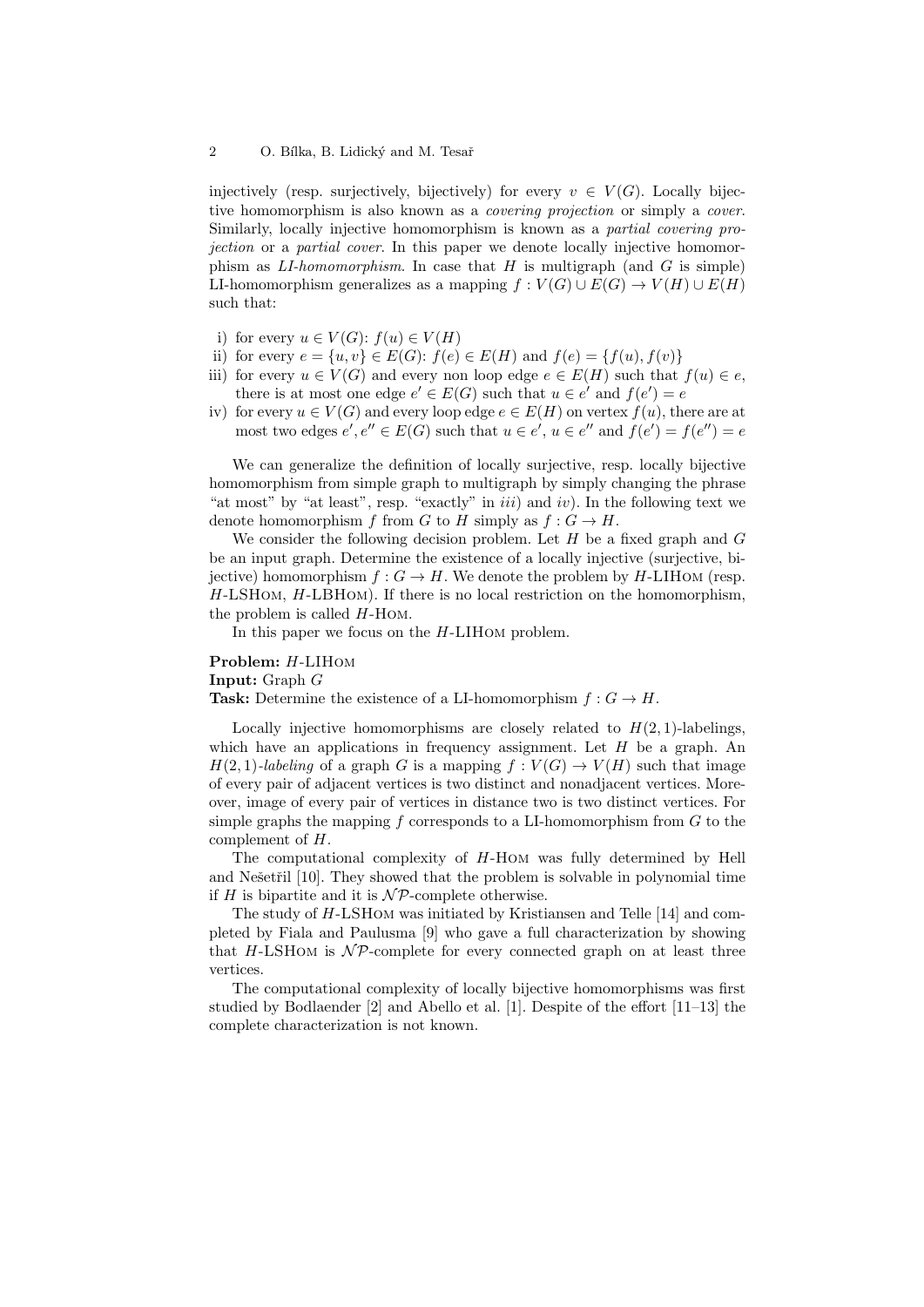Similarly, for the locally injective homomorphism the dichotomy for the computational complexity is not known. Some partial results can be found in [5, 6, 8. Fiala and Kratochvíl [7] also considered a list version of the problem and showed dichotomy. Note that no direct consequences of complexity of H-Hom or H-LSHom to H-LIHom are known.

The authors of  $[6]$  show that  $H$ -LBHOM is reducible in polynomial time to  $H$ -LIHOM. Hence it makes sense to study the complexity of  $H$ -LIHOM where H-LBHom is solvable in polynomial time. In particular, many graphs with at most two vertices of degree more than two belong to this class. It is also the case for Theta graphs.

Theta graph is a graph with exactly two vertices u and v of degree at least three and several paths connecting them. Note that  $u$  and  $v$  may be connected by parallel edges. Study of Theta graphs started by a work of Fiala and Kratochvíl [5], continued in [8] and was finished by showing a complete dichotomy by Lidický and Tesař  $[15]$ .

Also Weight graphs, considered in this paper, have at most two vertices of degree more than two. Study of Weight graphs was initiated by Fiala [4] by showing the following theorems.

**Theorem 1.**  $W(a, a, a)$ -LIHOM is  $\mathcal{NP}$ -complete.

**Theorem 2.**  $W(a, a, b)$ -LIHOM is polynomial time solvable, whenever a is divisible by strictly higher power of two than b, and is  $\mathcal{NP}$ -complete otherwise.

Fiala and Kratochvíl [5] observed that it is sufficient to consider only reduced Weight graphs.

**Proposition 1.** Let  $W$  be a Weight graph and  $d$  be the greatest common divisor of lengths of simple paths in  $W$ . Let  $W'$  be obtained from  $W$  by shortening each of its simple path by a factor of  $d$ . Then W-LIHOM is reducible to W'-LIHOM in polynomial time.

In this paper we continue the study of Weight graphs by showing complete dichotomy for simple Weight graphs.

Theorem 3. Let H be a bipartite simple reduced Weight graph. Then H-LIHOM problem is solvable in polynomial time.

Theorem 4. Let H be a non-bipartite simple reduced Weight graph. Then  $H$ -LIHOM problem is  $\mathcal{NP}$ -complete.

In the following section, we introduce several definitions and observations. Then we give the proof of Theorem 3 and finish with Section 4 containing the proof of Theorem 4. Most of the proofs and all figures are moved to Appendix due to page limit.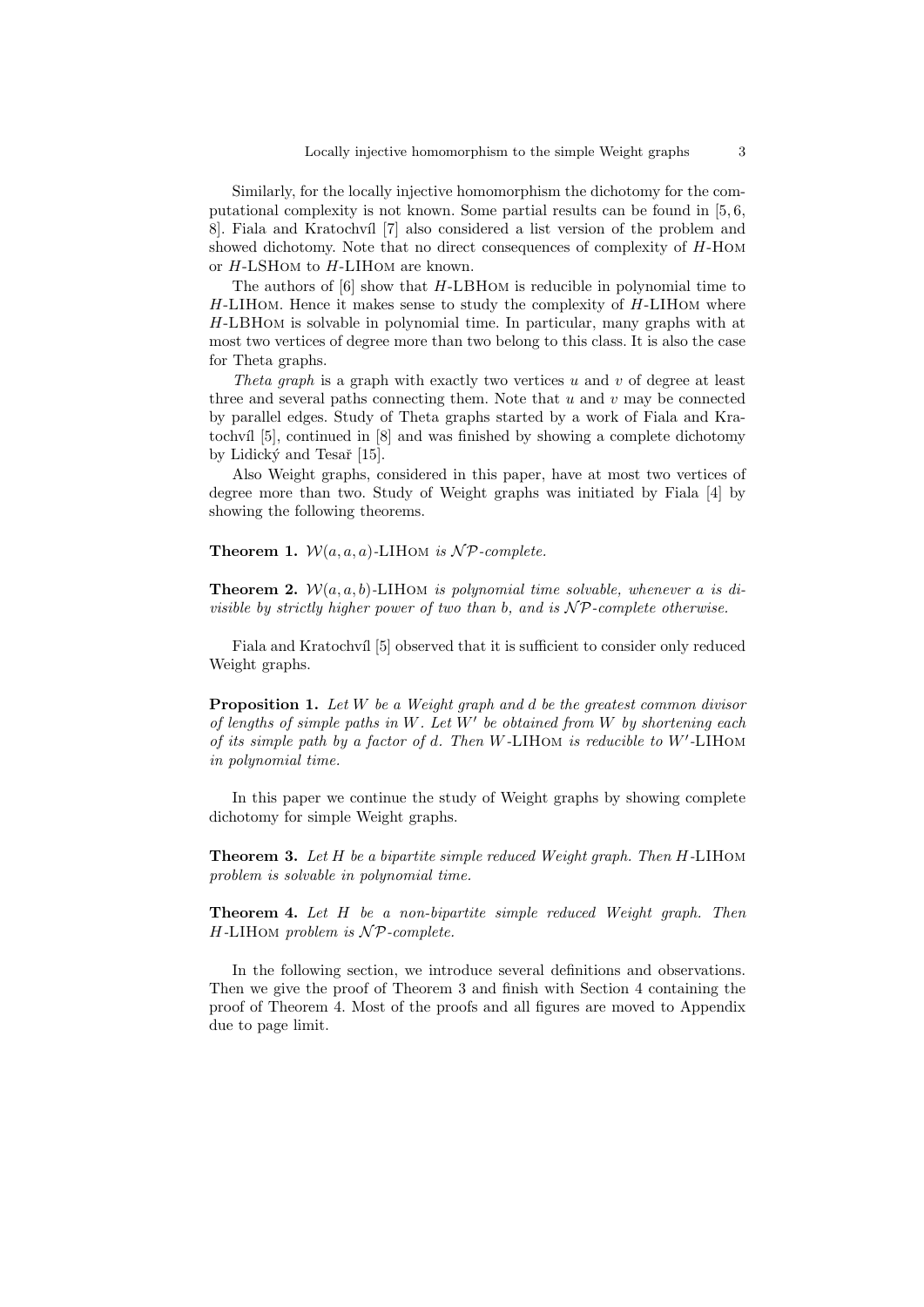4 O. Bílka, B. Lidický and M. Tesař

### 2 Preliminaries

Let  $G$  be a graph and  $H$  be a spanning subgraph of  $G$ . We say that  $H$  is a 2-factor of G if for all  $v \in V(G)$ :  $\deg_H(v) = 2$ . Let C be a set of colors. A mapping  $\varphi : E(G) \to C$  is called an *edge coloring* if for every  $e_1, e_2 \in E(G)$  that share a common vertex holds  $\varphi(e_1) \neq \varphi(e_2)$ .

Let G be a graph and  $v_0v_1v_2 \ldots v_n$  be a path P of length n in G. The path is *simple* if  $v_0$  and  $v_n$  are vertices of degree at least three and all inner vertices of P have degree two. We denote a simple path of length n by  $SP_n$ .

Let H be a Weight graph with vertices  $w_A$  and  $w_B$  of degree at least three. Let  $f: G \to H$  be a LI-homomorphism. Note that f must map all vertices of degree at least three to  $w_A$  or  $w_B$ . Hence every end vertex of every simple path of G must be mapped to  $w_A$  or  $w_B$ . We call a vertex big if it has degree at least three. We denote the set of big vertices of G by  $B(G)$ . Note that  $w_A$  and  $w_B$  are also big vertices.

We need to control what are the possible LI-homomorphism of simple paths. Hence we define a function  $g_f^P(v_0, v_n) = x$  if the edge  $v_0v_1$  is mapped by a LI-homomorphism f to an edge of  $SP_x$  in H. We also use notation  $st_f^P(v_0, v_n)$ to denote  $f(v_0v_1)$ . We omit the superscript P if there is only one simple path containing  $v_0$  and  $v_n$  and the subscript f if it is clear from the context.

We say that  $SP_n$  allows *decomposition*  $x - y$  if there exists a graph G containing a simple path  $P$  of length  $n$  with end vertices  $v_0$  and  $v_n$  and a LIhomomorphism  $f: G \to H$  such that  $g_f^P(v_0, v_n) = x$  and  $g_f^P(v_n, v_0) = y$ . We denote the decomposition by  $x -_k y$  (resp.  $x -_c y$ ) if it forces that  $f(v_0) = f(v_n)$ (resp.  $f(v_0) \neq f(v_n)$ ).

In the case of decomposition  $x - k y$  (resp.  $x - c y$ ) we say, that the decomposition keeps (resp. changes) the parity.

Let n be a positive integer and  $\mathcal{E} \subseteq \{a_1, a_2, \ldots a_n\}$ . The following notation

 $n_{\mathcal{E}}^H: x_1-y_1, x_2-y_2, \ldots, x_s-y_s, (z_1-w_1), (z_2-w_2), \ldots, (z_t-w_t)$ 

describes the list of all decompositions  $x - y$  of  $SP_n$  where  $x, y \in \mathcal{E}$ . Decompositions  $x_i - y_i$  must be possible and decompositions  $z_i - w_i$  are optional for all  $i \in [s]$  and  $j \in [t]$ . Moreover,  $-k$  and  $-c$  can be used instead of just  $-$ .

We call an edge  $e$  of  $H$  bridge edge if it is on a simple path with distinct end vertices and *loop edge* otherwise. If an edge  $e'$  is mapped by a LI-homomorphism f to a bridge (loop) edge, we call  $e'$  also a bridge (resp. loop) edge.

We denote the greatest common divisor of  $x_1, \ldots, x_n$  by  $GCD(x_1, \ldots, x_n)$ .

**Proposition 2.** Let  $a, b, d \in \mathbb{N}$  such that  $GCD(a, b) = d$ . Then for every  $z \in \mathbb{Z}$ there exist  $s, t \in \mathbb{Z}$  such that  $as + bt = zd$ .

# 3 Proof of Theorem 3 (polynomial case)

In this section we give the proof of Theorem 3.

First, we define  $W(1^{n_a}, 1^{n_b}, 1^{n_c})$  to be a Weight graph with  $n_a$ , resp.  $n_b$  loops on vertices  $w_A$ , resp.  $w_B$  and  $n_c$  parallel edges between  $w_A$  and  $w_B$ . Next we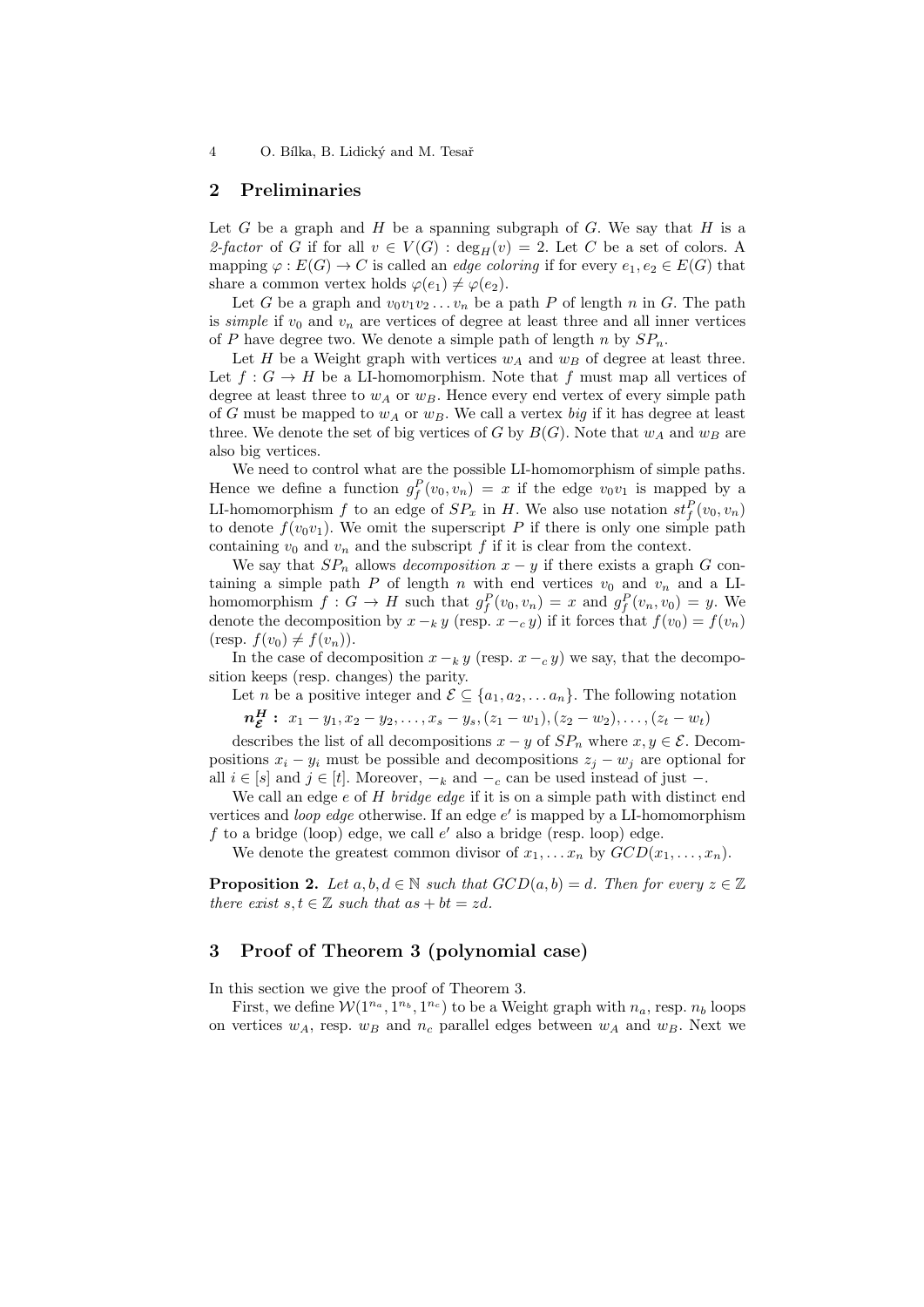define that Weight graph  $W(a^{n_a}, b^{n_b}, c^{n_c})$  is obtained from  $W(1^{n_a}, 1^{n_b}, 1^{n_c})$  by subdividing all loops on vertex  $w_A$ , resp.  $w_B$  a − 1, resp. b − 1 times and all parallel edges between  $w_A$  and  $w_B$  c − 1 times. Theorem 3 is a special case of the following Theorem 5 for  $n_a = n_b = n_c = 1$ .

**Theorem 5.** Let  $H = \mathcal{W}(a^{n_a}, b^{n_b}, c^{n_c})$ , where  $a, b, c, n_a, n_b, n_c \in \mathbb{N}$  such that  $GCD(a, b, c) = 1$ , be bipartite. Then H-LIHOM problem is solvable in polynomial time.

*Proof.* Let  $H$  be a fixed Weight graph from the statement of the theorem. Let  $w_A, w_B \in V(H)$  be of degrees  $2n_a + n_c$  and  $2n_b + n_c$  respectively. As H is bipartite and  $GCD(a, b, c) = 1$ , we conclude that c is odd and a and b are (not necessarily distinct) even numbers.

Let G be an input graph. We assume that  $G$  is bipartite. If not, there is no LI-homomorphism from  $G$  to  $H$  and the algorithm returns NO answer instantly.

First we partition big vertices of  $V(G)$  to two sets of the bipartition A and B. Note that all vertices of A must be mapped to  $w_A$  and all vertices of B to  $w_B$ or vice versa. We try both possibilities and without loss of generality we assume that vertices of A are mapped to  $w_A$  and vertices of B are mapped to  $w_B$ .

We reduce  $H$ -LIHOM problem to a *flag factor* problem of an auxiliary graph  $G'$  (of size polynomial in size of  $G$ ).

#### Problem: Flag factor

**Input:** graph  $G'$  and functions  $f_l: V(G') \to \mathbb{N}_0$  and  $f_u: V(G') \to \mathbb{N}$ **Output:** spanning subgraph F of G' satisfying  $f_l(v) \leq deg_F(v) \leq f_u(v)$  for all  $v \in V(G').$ 

We call the edges of  $F$  matched edges. The flag factor problem is solvable in polynomial time  $[5]$ . We use the flag factor to identify edges of  $G$ , which should be mapped to bridge edges of  $H$ . Let us now describe  $G'$ . The auxiliary graph  $G'$  contains two sets of vertices  $A'$  and  $B'$  corresponding to  $A$  and  $B$ . We define  $f_u(v) = n_c$  for all  $v \in B' \cup A'$ ,  $f_l(v) = deg_G(v) - 2n_a$  for all  $v \in A'$  and  $f_l(v) = deg_G(v) - 2n_b$  for all  $v \in B'$ .

For every (simple) path between big vertices  $u, v \in B(G)$  we construct a list  $L$  of all possible mappings under some LI-homomorphism (since  $H$  is bipartite, all these decompositions either change or keep parity) and we only distinguish if these decompositions begin, resp. end by loop edge or bridge edge. In list  $L$ we denote loop edge as "∼" and bridge edge as "−". We join corresponding  $u' \in V(G')$  and  $v' \in V(G')$  by gadget according to L as depicted in Figure 1 (note that corresponding lists for vertices  $u, v$  and  $v, u$  are symmetric and so corresponding gadgets are symmetric as well).

We show that there exists a LI-homomorphism  $f: G \to H$  if and only if there exists a flag factor  $F$  of  $G'$ .

If f exists, we can get F in a following way: for every edge  $\{u, w\} \in E(G)$  such that  $u \in B(G)$  and  $\{u, w\}$  is mapped to the bridge edge, we take an edge incident to u' in a gadget corresponding to a simple path containing an edge  $\{u, w\}$  to F. For such F for every  $u \in B(G)$  holds that  $f_l(u') \leq deg_F(u') \leq f_u(u')$  and it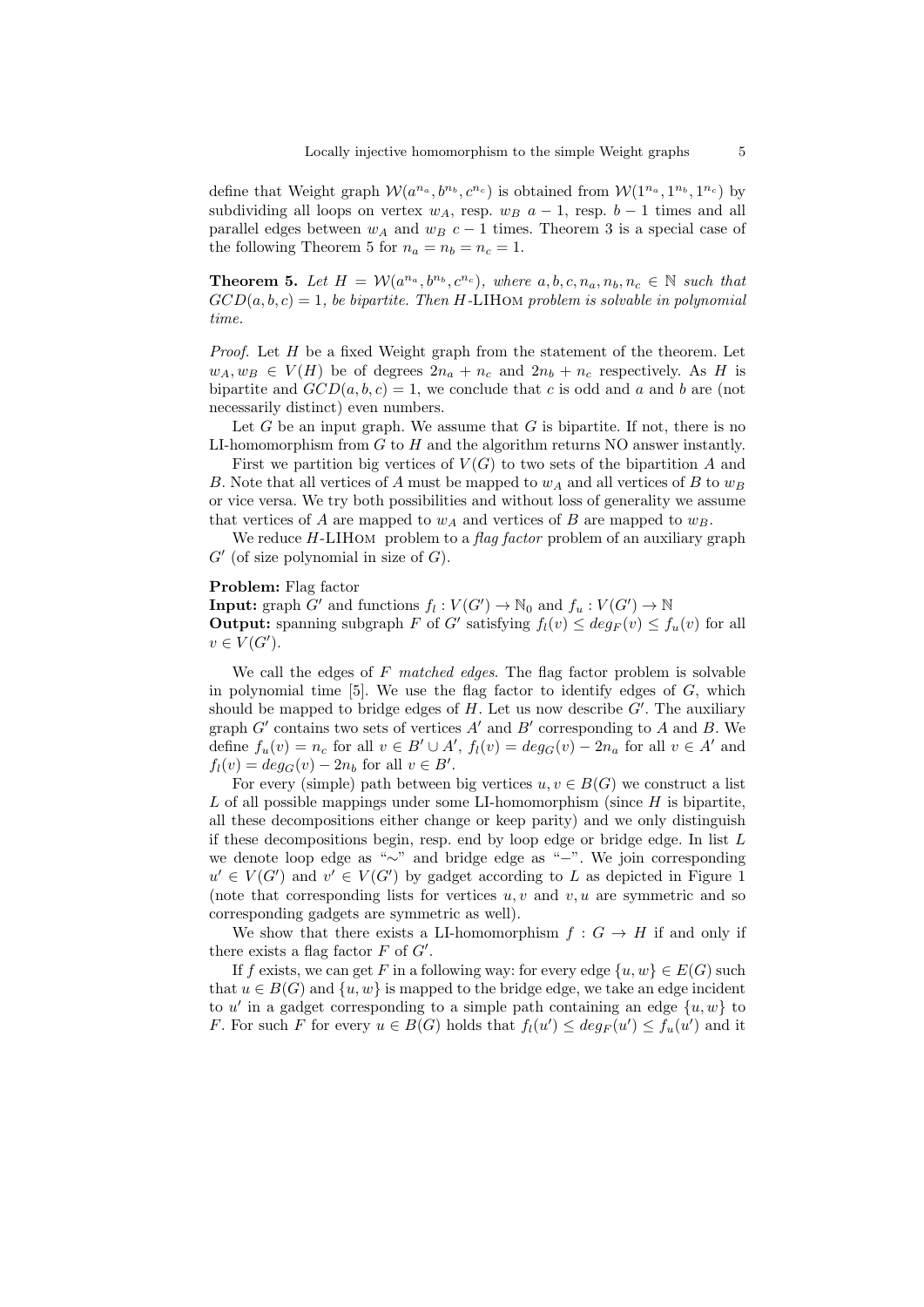is not hard to prove (because of choosing of appropriate gadgets in construction of  $G'$ ) that if F is not a flag factor then we can add to F some edges which are not incident to any  $u'$  for  $u \in B(G)$ . So if a flag factor F does not exist, neither does a LI-homomorphism f.

If a flag factor F exists, we show that a LI-homomorphism  $f: G \to H$  also exists. The choice of  $f_l$  and  $f_u$  assures that each vertex of  $A'$ , resp.  $B'$  has at most  $n_c$  incident matched edges and at most  $2n_a$ , resp.  $2n_b$  incident non-matched edges.

Let  $v \in V(G)$  be big and v' be the corresponding vertex in G'. Then if  $v \in A$ we prescribe  $f(v) = w_A$  and otherwise  $f(v) = w_B$ . Let P be a simple path beginning with  $v$  and  $g$  be the gadget corresponding to  $P$  in  $G'$ . If there is a matched edge in  $g$  incident to  $v'$ , then  $f$  will map the beginning of  $P$  to some bridge edge and to some loop edge incident to vertex  $f(v)$  otherwise. We do not define f on P yet. We only prescribe one of decompositions  $\{a-a, a-b, a-c, b-\}$  $c, b - b, c - c$ , which splits P into paths of lengths a, b and c and it prescribes which internal vertices of P are mapped to  $w_A$  and  $w_B$ . So, we have fixed which vertices of G are mapped to  $w_A$  and  $w_B$ .

Let  $T$  be vertices of  $G$  which are mapped to big vertices of  $H$ . Note that also vertices of degree less than three may be in  $T$ . Also note that a path  $P$  where  $T \cap P$  are the only endpoints of P has length in  $\{a, b, c\}$ . We just need to decide to which loop or bridge of  $H$  the path  $P$  will be mapped.

We create auxiliary graphs  $U_a$ ,  $U_b$ , resp.  $U_c$  with vertex set  $\{u \in T \mid f(u) =$  $w_A$ ,  $\{u \in T \mid f(u) = w_B\}$ , resp. T. For all  $x \in \{a, b, c\}$  two vertices of  $U_x$  are joined by an edge if they are connected by a path of length  $x$  which is internally disjoint with  $T$  and  $U_x$  contains a loop at vertex  $v$  if there is a cycle  $C$  of length x where  $v = T \cap C$  for  $x \in \{a, b\}$ . The graph  $U_a$  can be made  $2n_a$ -regular by adding vertices and edges. It is well known that any  $2n_a$ -regular graph can be partitioned to  $n_a$  2-factors in polynomial time. For each 2-factor Z of  $U_a$  we use one cycle  $C_a$  of length a of H and map vertices in cycles of Z to  $C_a$ . We treat  $U_b$  in analogous way. Note that there are no loops in  $U_c$ . Graph  $U_c$  is bipartite with maximum degree at most  $n_c$  and by König's theorem there exists an edge coloring  $\varphi : E(U_c) \to [n_c]$ . We assign one simple path of length c of H to each color class of  $\varphi$ . So f can be constructed from F.

All steps of the reduction can be computed in polynomial time and the flag factor problem is also solvable in polynomial time. Hence we conclude that  $f$  can be computed in polynomial time if exists or detect that it does not exist.  $\square$ 

# 4 Proof of Theorem 4 ( $\mathcal{NP}$ -complete case)

The goal of this section is to give a proof of Theorem 4 by showing a reduction from 1-in-3 SAT or NAE-3-SAT. These problems ask for existence of an evaluation of formula in CNF with clauses of size exactly 3 such that in every clause there is exactly one positive literal, resp. in every clause there exist at least one positive as well as at least one negative literal. Both problems are  $\mathcal{NP}$ -complete by Schaefer [16]. Note that H-LIHOM is in  $\mathcal{NP}$  as a description of the desired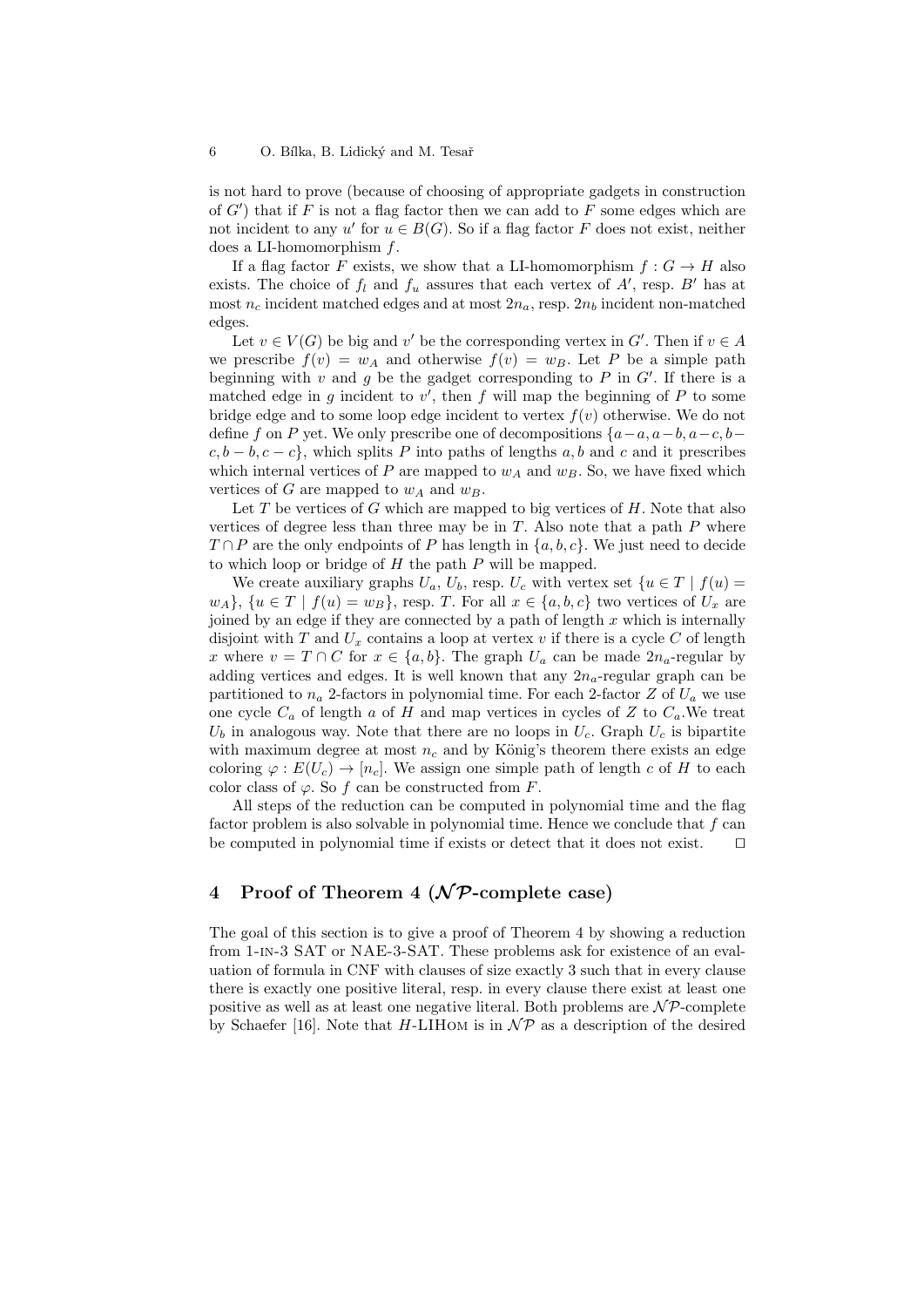homomorphism is of linear size and can be verified in polynomial time. Hence we only need to proof  $\mathcal{NP}$ -hardness.

We use the same basic notation as in the previous section. Let  $H$  be a fixed non-bipartite Weight graph  $W(a, b, c)$  with big vertices  $w<sub>A</sub>$  and  $w<sub>B</sub>$ . Recall that Theorem 2 implies  $a \neq b$ .

We start by restricting  $a, b$  and  $c$  by the following corollary of Theorem 1.

**Corollary 1.** If there exist  $x, y \in \mathbb{N}$  such that  $c = ax = by$ , then H-LIHOM is  $\mathcal{NP}$ -complete.

(proof is in Appendix)

**Lemma 1.** Let  $a, b, c \in \mathbb{N}$  such that  $GCD(a, b, 2c) = 1$ . Then exist  $s, t, z \in \mathbb{N}$ such that  $as = bt + 2cz + c$  and  $t > z$ . (proof is in Appendix)

We use the notation  $u \sim n - v$ , where  $u, v \in \{w_A, w_B\}$  and  $n \in \mathbb{N}$  to denote existence of a LI-homomorphism f from a simple path  $u = v_0v_1 \dots v_n = v$  to H such that  $g_f(v_0, v_1)$  is a loop edge and  $g_f(v_n, v_{n-1})$  is a bridge edge. Variants where  $\sim$  and – are combined differently are defined similarly. Also  $\simeq$  is used instead of  $\sim$  and  $-$  if the exact mapping is not known. We say that f is beginning with  $g_f(v_0, v_1)$  and f is ending with  $g_f(v_n, v_{n-1})$  on path  $v_0v_1 \ldots v_n$ .

The following corollary connects Lemma 1 and mappings of simple paths to H.

**Corollary 2.** There exists  $k \in \mathbb{N}$  such that there exist LI-homomorphisms  $f_1$ and  $f_2$  where  $f_1 = w_A \sim k \sim x$ ,  $f_2 = w_B \sim k - x$  and  $x \in \{w_A, w_B\}$ .

*Proof.* As H is non-bipartite,  $a, b$  and c satisfy the assumptions of Lemma 1. Let  $k = as + az = bt + 2cz + az + c$  and  $x = w<sub>A</sub>$ . As k is divisible by a,  $f<sub>1</sub>$  can just use the the cycle of length a to achieve  $w_A \sim k \sim w_A$ . We construct the mapping  $f_2$  starting from  $w_A$  by z repetitions of the pattern *cbca* and then by adding c and finally  $(t-z)$  times b. As  $t > z$ , we have that  $g_{f_2}(v_k, v_{k-1}) = b$ . Hence we constructed  $w_A - k \sim w_B$ .

In the following, we assume that  $k$  is the smallest possible number, whose existence is guaranteed by the previous Corollary, such that there exists mappings  $f_1 = w_A \sim k \simeq x$  and  $f_2 = w_B \sim k \simeq x$ . We use y for the vertex of H such that  $\{x, y\} = \{w_A, w_B\}.$ 

Lemma 2. There do not exist mappings

1. both  $w_A \sim k - x$  and  $w_B \sim k - x$ 2. both  $w_A \sim k \sim x$  and  $w_B \sim k \sim x$ 

(proof is in Appendix)

Without loss of generality, in what follows we assume that  $f_1 = w_A \sim k \sim x$ and  $f_2 = w_B \sim k - x$  (since Lemma 2 and the fact that  $\mathcal{W}(a, b, c)$  is isomorphic to  $W(b, a, c)$ .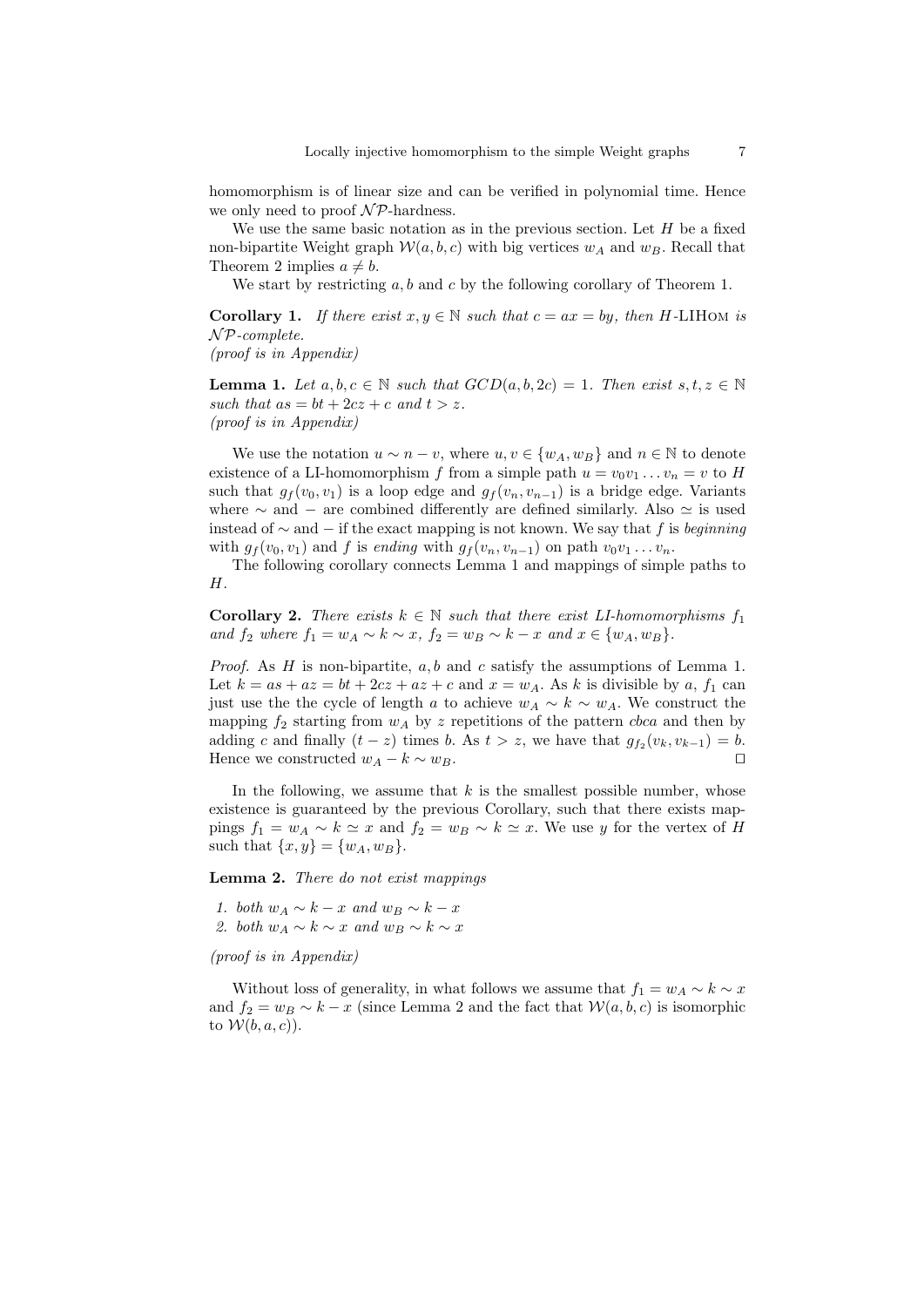Lemma 3. There do not exist mappings

1.  $w_A \sim k \sim y$ 2.  $w_B \sim k - y$ 

(proof is in Appendix)

Let us now summarize the results of previous lemmas:

- mappings  $w_A \sim k \sim x$  and  $w_B \sim k x$  exist
- − mappings  $w_A \sim k y$  and  $w_B \sim k \sim y$  may or may not exist
- mappings  $w_A \sim k x$ ,  $w_A \sim k \sim y$ ,  $w_B \sim k \sim x$ , and  $w_B \sim k y$  do not exist

Next we introduce several gadgets. Let  $z \in \{w_A, w_B\}$  then Z-gadget is a graph containing a vertex  $v<sub>z</sub>$  of degree one such that any LI-homomorphism from Z-gadget to H maps  $v_z$  to z and the edge incident with  $v_z$  is mapped to a loop edge. We call  $v_z$  a z-vertex.

**Lemma 4.** For every  $z \in \{w_A, w_B\}$  there exists an Z-gadget. (proof is in Appendix)

If z is  $w_A, w_B$ , resp. x then we denote appropriate Z-gadget as A-gadget,  $B$ -gadget, resp.  $X$ -gadget and appropriate z-vertex as a-vertex, b-vertex, resp. x-vertex.

A variable gadget  $VG(i)$  for  $i \in \mathbb{N}$  is a graph containing two subsets of vertices A and B such that  $|A| = |B| = i$  and vertices of  $A \cup B$  have degree two. Moreover, if a graph G contains a copy of  $VG(i)$  and all vertices of  $A \cup B$ are big, then for every LI-homomorphism  $f : G \to H$  holds that edges adjacent to vertices of  $A \cup B$  not contained in  $VG(i)$  are mapped to loop edges and either  $\forall v \in A : f(v) = w_A$  and  $\forall v \in B : f(v) = w_B$  or in the other case  $\forall v \in A : f(v) = w_B \text{ and } \forall v \in B : f(v) = w_A.$ 

**Lemma 5.** If c is not divisible neither by a nor b then there exists a variable gadget  $VG(i)$  for all  $i \in \mathbb{N}$ .

(proof is in Appendix)

**Lemma 6.** If c is divisible by exactly one of the numbers a or b then there exists a variable gadget  $VG(i)$  for all  $i \in \mathbb{N}$ . (proof is in Appendix)

Recall that from the proofs of Lemmas 5 and 6 we know that for every  $i \in \mathbb{N}$  there exist variable gadget  $VG(i)$  such that there exist LI-homomorphisms  $f_1, f_2 : VG(i) \to H$  such that for every vertex  $v \in A \cup B$  one edge incident to  $v$  is mapped to loop edge and one is mapped to bridge edge (for both  $f_1$  and f<sub>2</sub>) and  $\forall u \in A, \forall v \in B : f_1(u) = f_2(v) = w_A$  and  $f_1(v) = f_2(u) = w_B$ . In the following text we use only such variable gadgets.

The last gadget is a gadget for representing clauses, so called CL-gadget. It contains three vertices of degree one  $z_1, z_2$  and  $z_3$  which are connected by three internally disjoint paths of length  $k$  to a vertex  $z_4$  of degree three.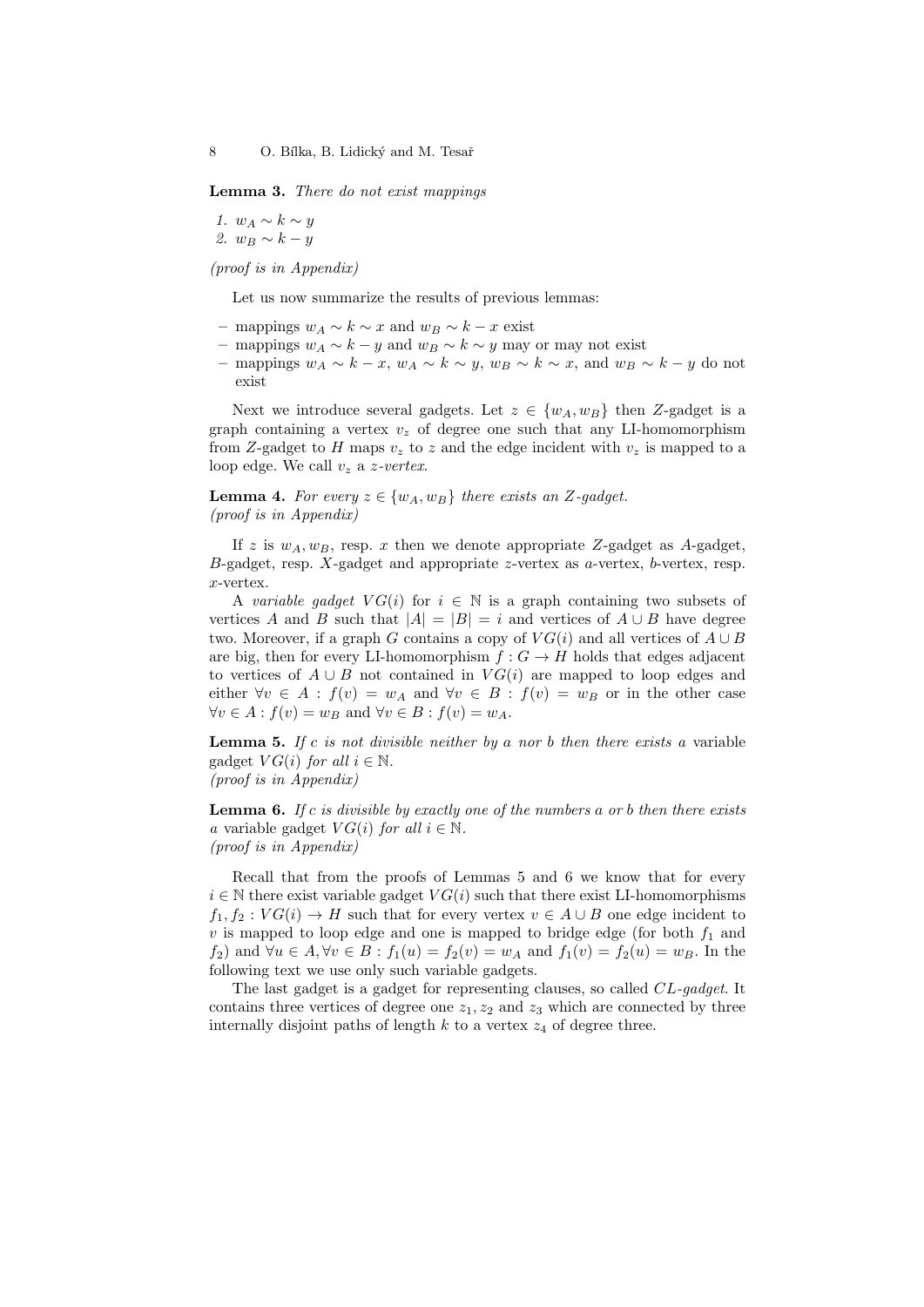**Lemma 7.** Let  $f$  be a locally injective homomorphism from  $CL$ -gadget to  $H$ such that  $f(z_1), f(z_2), f(z_3) \in \{w_A, w_B\}$  and  $st(z_1, z_4), st(z_2, z_4)$  and  $st(z_3, z_4)$ are loop edges. Then  $\{f(z_1), f(z_2), f(z_3)\} = \{w_A, w_B\}.$ 

*Proof.* Suppose for contradiction that  $|\{f(z_1), f(z_2), f(z_3)\}| = 1$ . First, let  $f(z_1) = f(z_2) = f(z_3) = w_A$ . If  $f(z_4) = x$ , then we get a contradiction with Lemma 2 as f implies existence of a decomposition  $w_A \sim k - x$ . If  $f(z_4) = y$ , then we get existence of  $w_A \sim k \sim y$  contradicting Lemma 3.

The case  $f(z_1) = f(z_2) = f(z_3) = w_B$  is analogous. Both cases  $f(z_4) = x$ and  $f(z_4) = y$  contradict Lemma 2 or Lemma 3.

Let  $\varrho$  be a formula in CNF with clauses  $C_1, \ldots, C_m$  and variables  $p_1, \ldots, p_n$ where all clauses contain exactly three literals. We denote the number of occurrences of a variable p in  $\rho$  by  $\operatorname{occ}(p)$ .

Now describe a construction of a graph  $G_{\varrho}$ . First take a copy  $CL_i$  of  $CL$ gadget for every  $i \in [m]$  and then take a copy  $VG_j$  of  $VG(\operatorname{occ}(p_j))$ -gadget for every  $j \in [n]$  (see Figure 3 in Appendix for an example.). We denote A and B of  $VG_j$  by  $A_j$  and  $B_j$  for every  $j \in [n]$  and  $\{z_1, z_2, z_3\}$  of  $CL_i$  by  $Z_i$  and  $z_j$  by  $z_j^i$  for every  $j \in \{1, 2, 3, 4\}$  and  $i \in [m]$ .

Next we identify some vertices. If  $p_j$  occurs as a positive literal in  $C_i$ , we identify one vertex of  $Z_i$  with one vertex of  $A_i$  and if the occurrence is negative, we identify one of  $Z_i$  with one of  $B_j$ . The identification can be done such that every vertex is identified at most once as  $\operatorname{occ}(p_i) \leq |A_i| = |B_i|$ . Finally, for every  $w \in A_i \cup B_i$  of degree 2, we add a new vertex of degree one adjacent to w (so w is big vertex).

We prove Theorem 4 as a consequence of the following Lemmas 8 and 9.

**Lemma 8.** If there exist both decompositions  $w_A \sim k - y$  and  $w_B \sim k \sim y$ , then  $H$ -LIHOM is  $N$ P-hard.

*Proof.* Let  $\rho$  be an instance of NAE-3-SAT.

If there exists a LI-homomorphism  $f: G_{\varrho} \to H$ , then we evaluate  $p_j$  true if  $f(A_j) = w_B$  and false otherwise for all  $j \in [n]$  (this evaluation is well defined because of definition of variable gadget). Lemma 7 implies that there is no clause with all literals equal.

On the other hand let  $\varphi$  be an NAE evaluation of  $\varrho$ . We predefine a LIhomomorphism  $f: G_{\varrho} \to H$  by mapping  $VG_j$  while requiring  $f(A_j) = w_B$  if  $\varrho(p_i)$  is true and  $f(A_i) = w_A$  otherwise. This can be done as  $VG_i$ 's are disjoint. Observe that  $Z_i = \{w_A, w_B\}$ . Hence f can be also defined on  $CL_i$  for all  $i \in [m]$ .  $\Box$ 

**Lemma 9.** If at least one of decompositions  $w_A \sim k - y$  and  $w_B \sim k \sim y$  does not exist, then  $H$ -LIHOM is  $\mathcal{NP}$ -hard.

*Proof.* Let  $\rho$  be an instance of 1-IN-3-SAT.

If there exists a LI-homomorphism  $f: G_{\varrho} \to H$ , then we evaluate  $p_j$  true if  $f(A_j) = w_B$  and false otherwise for all  $j \in [n]$ . The assumptions imply that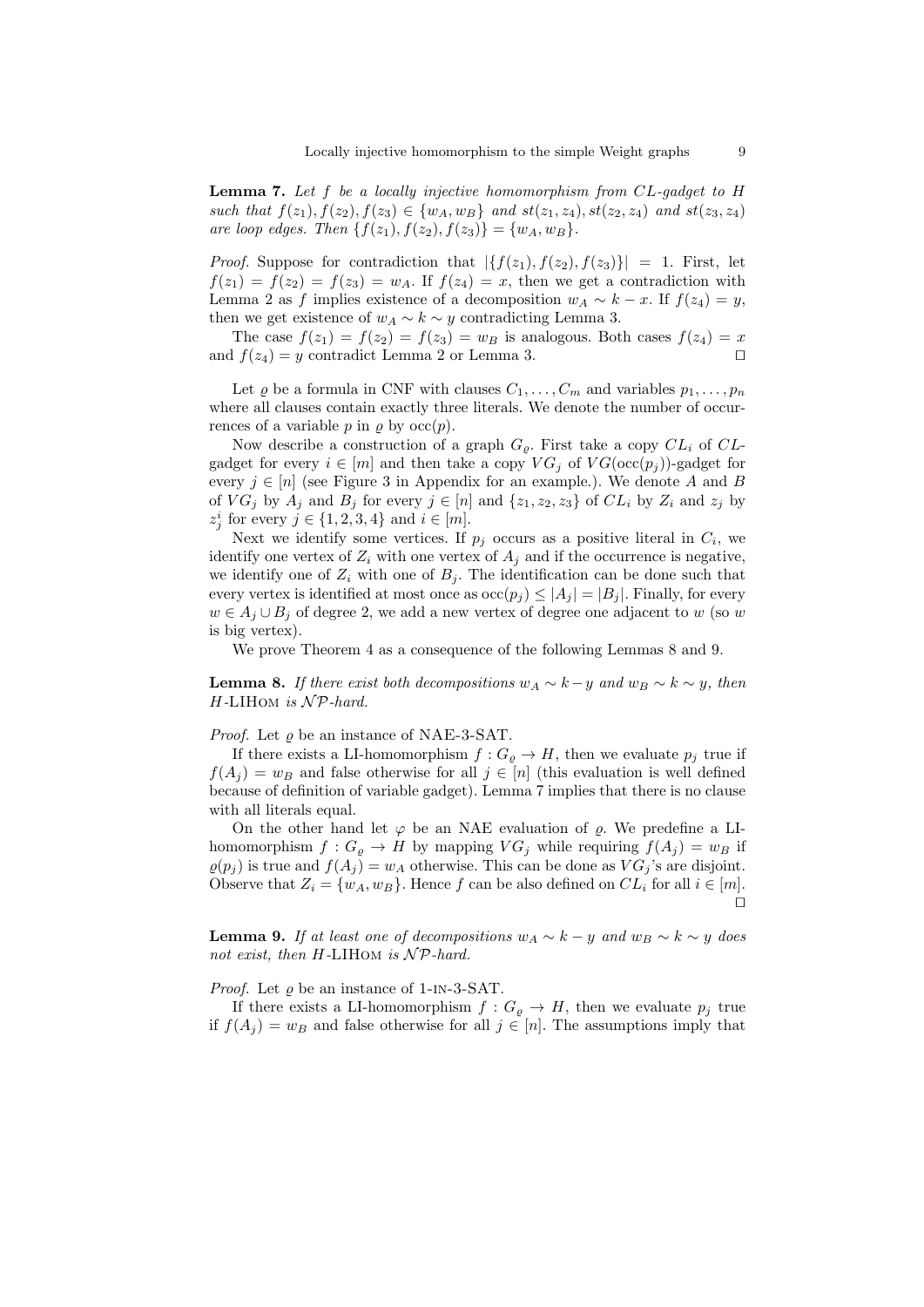$f(z_4^i) = x$  for all  $i \in [n]$ , hence exactly one vertex of  $f(z_1^i)$ ,  $f(z_2^i)$  and  $f(z_3^i)$  is  $w_B$  and so every clause has exactly one literal evaluated as true.

On the other hand let  $\varphi$  be an 1-IN-3 evaluation of  $\varrho$ . We predefine a LIhomomorphism  $f: G_{\varrho} \to H$  by mapping  $VG_j$  while requiring  $f(A_j) = w_B$  if  $\varrho(p_i)$  is true and  $f(A_i) = w_A$  otherwise. This can be done as  $VG_i$ 's are disjoint. Next we map  $f(z_4^i)$  to x. As exactly one literal in every clause is true, exactly one of  $f(z_1^i)$ ,  $f(z_2^i)$  and  $f(z_3^i)$  is  $w_B$ . Hence f can be extended to a locally injective homomorphism to  $H$ .

Recall that predefined mappings from proofs of Lemmas 8 and 9 can be easily extended to edges and so to LI-homomorphisms (similarly as in the proof of Theorem 5).

### References

- 1. J. Abello, M. R. Fellows and J. C. Stillwell: On the complexity and combinatorics of covering finite complexes, Australian Journal of Combinatorics 4 (1991), 103–112.
- 2. H. L. Bodlaender: The classification of coverings of processor networks, Journal of Parallel Distributed Computing 6 (1989), 166–182.
- 3. J. Fiala: NP completeness of the edge precoloring extension problem on bipartite graphs, Journal of Graph Theory 43 (2003), 156–160.
- 4. J. Fiala: Locally injective homomorphisms, disertation thesis (2000).
- 5. J. Fiala, and J. Kratochvíl: *Complexity of partial covers of graphs*, In Algorithms and Computation, ISAAC (2001), LNCS 2223, 537–549.
- 6. J. Fiala, and J. Kratochvíl: Partial covers of graphs, Discussiones Mathematicae Graph Theory 22 (2002), 89–99.
- 7. J. Fiala, and J. Kratochvíl: Locally injective graph homomorphism: Lists guarantee dichotomy, Graph-Theoretical Concepts in Computer Science, WG (2006), LNCS 4271, 15–26.
- 8. J. Fiala, J. Kratochvíl and A. Pór: On the computational complexity of partial covers of Theta graphs Discrete Applied Mathematics 156 (2008), 1143–1149.
- 9. J. Fiala and D. Paulusma: The computational complexity of the role assignment problem, In Automata, Languages and Programming, ICALP 01 (2003), LNCS 2719, 817-828.
- 10. P. Hell and J. Nešetřil: On the complexity of  $H$ -colouring, Journal of Combinatorial Theory, Series B 48 (1990), 92–110.
- 11. J. Kratochv´ıl, A. Proskurowski and J. A. Telle: Covering regular graphs, Journal of Combinatorial Theory B  $71$  (1997), 1-16.
- 12. J. Kratochv´ıl, A. Proskurowski and J. A. Telle: Covering directed multigraphs I. colored directed multigraphs, In Graph-Theoretical Concepts in Computer Science, WG (1997), LNCS 1335, 242–257.
- 13. J. Kratochvíl, A. Proskurowski and J. A. Telle: Complexity of graph covering problems, Nordic Journal of Computing 5 (1998), 173–195.
- 14. P. Kristiansen and J. A. Telle: Generalized H-coloring of graphs, In Algorithms and Computation, ISAAC 01 (2000), LNCS 1969, 456-466.
- 15. B. Lidický and M. Tesař: Locally injective homomorphism to the Theta graphs, International Workshop on Combinatorial Algorithms, IWOCA 10 (2010), to appear in LNCS.
- 16. T. J. Schaefer: The complexity of satisfiability problems, Proceedings of the tenth annual ACM symposium on Theory of computing, STOC 78 (1978), 216–226.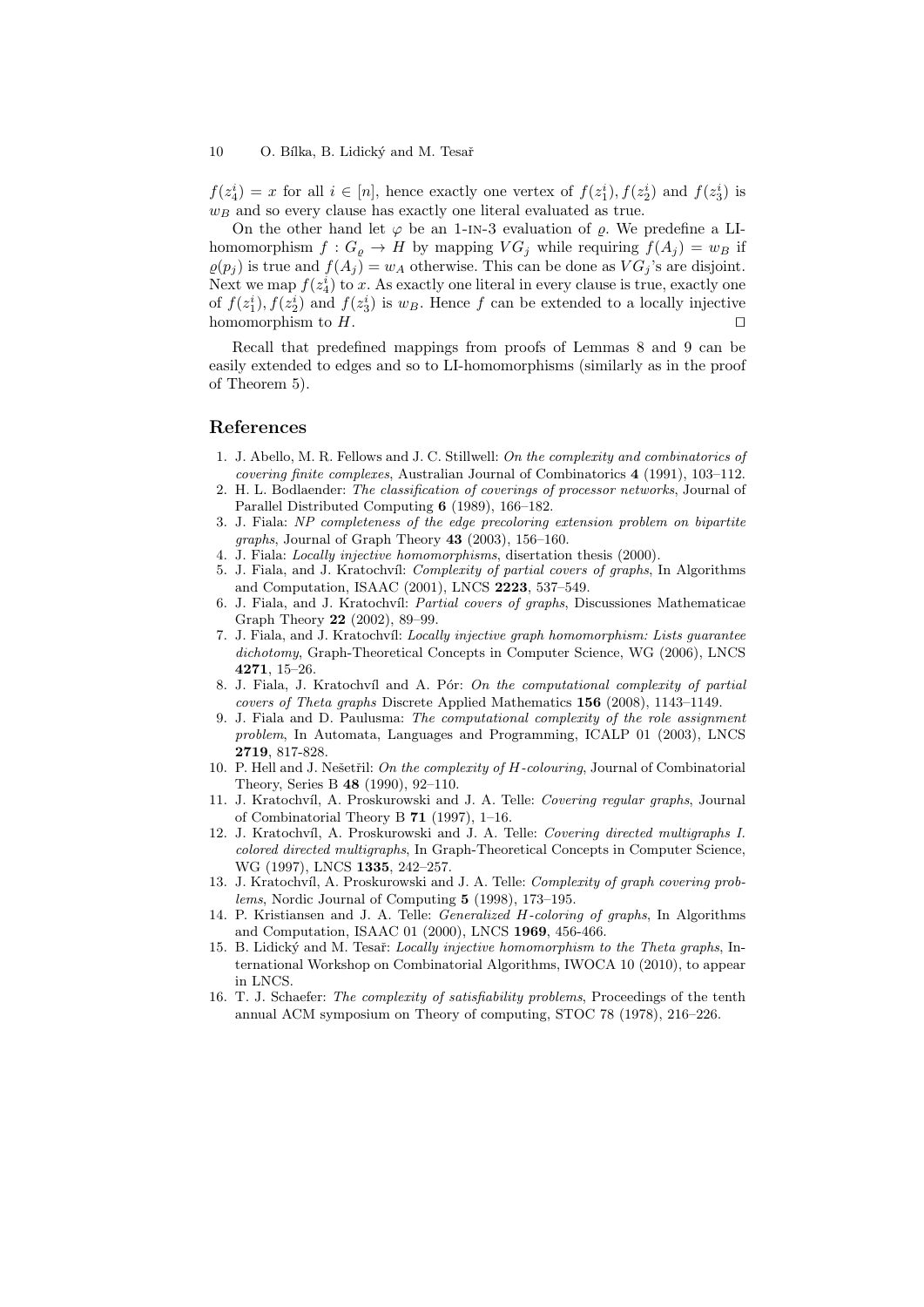## Appendix

This Appendix contains the missing proofs and figures. We repeat the statements for easier reading.



Fig. 1. Gadget joining vertices  $u'$  and  $v'$  in  $G'$ . The right gadget is chosen according to possible decompositions of a simple path joining big vertices  $u$  and  $v$  in  $G$ . The numbers below the vertices indicate the intervals given by  $f_l$  and  $f_u$ .

Corollary 1. If there exist  $x, y \in \mathbb{N}$  such that  $c = ax = by$ , then H-LIHOM is  $\mathcal{NP}$ -complete.

*Proof.* Let G be an instance of  $W(1,1,1)$ -LIHOM problem where we ask for existence of a locally injective homomorphism f from  $G$  to  $W(1,1,1)$ . We denote the big vertices of  $W(1,1,1)$  by  $u_W$  and  $v_W$ .

Let  $G'$  be a graph obtained from  $G$  by making every vertex of  $G$  big by adding pendant leaves to vertices of low degree and then subdividing every edge  $c - 1$  times.

It holds that  $c_{\{a,b,c\}}^H$ :  $a_{-k}a, b_{-k}b, c_{-c}c$ , since c can be used at most once in every decomposition of  $SP_c$  and  $c = ax = by$ .

It is easy to see that if there exists LI-homomorphism  $f : G \to \mathcal{W}(1,1,1)$  then there exists a LI-homomorphism  $f'$  from  $G'$  to  $H$  (since allowed decompositions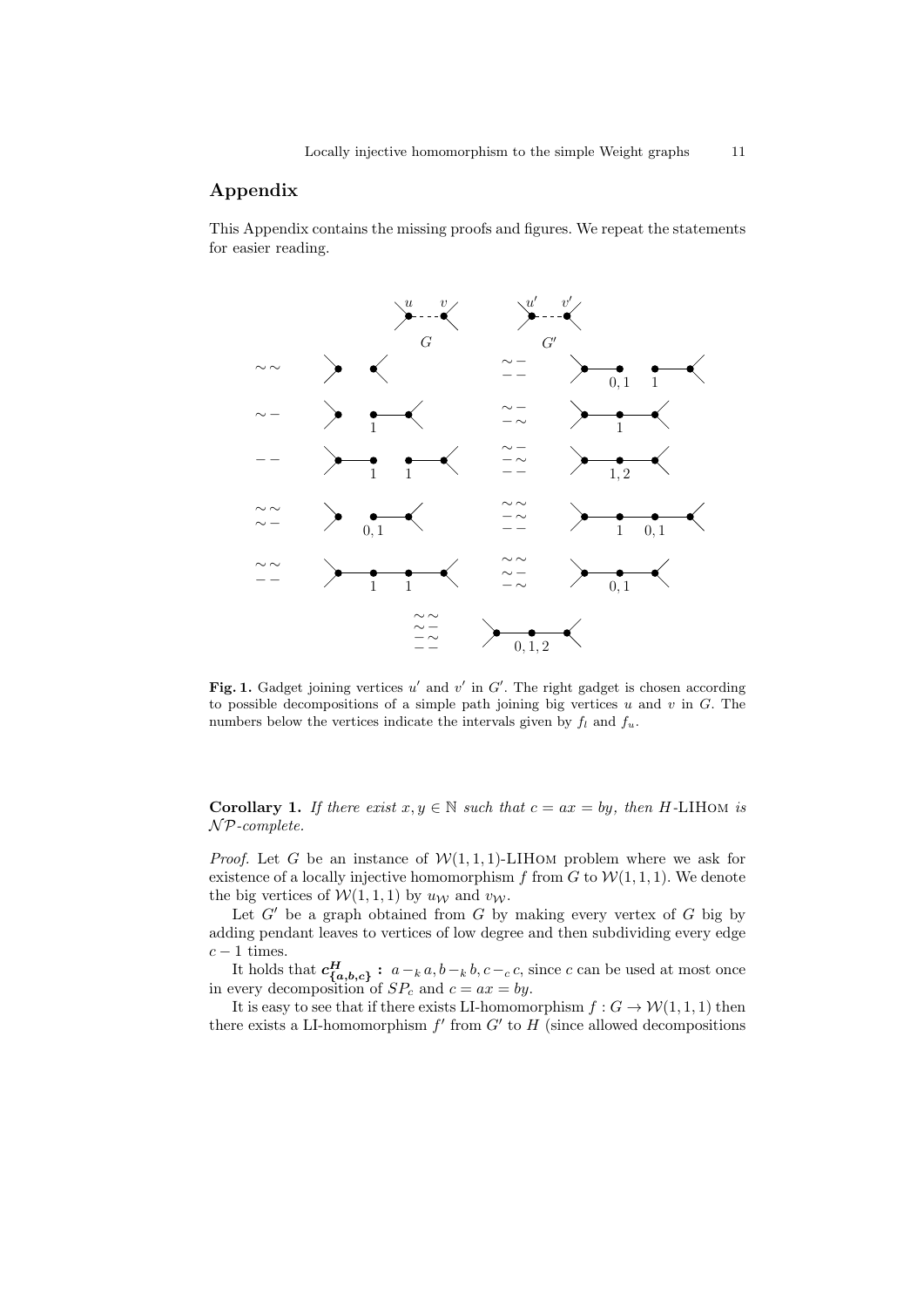### 12 O. Bílka, B. Lidický and M. Tesař

of  $SP_c$ ). To complete the proof we need to show that existence of  $f' : G' \to H$ implies existence of  $f: G \to \mathcal{W}(1,1,1)$ .

Let  $f'$  exists. Recall that vertices of  $G$  are in one-to-one correspondence to big vertices of  $G'$ . For every  $t \in V(G)$  let  $t' \in V(G')$  be the corresponding vertex. We define  $f(t)$  to be  $u_W$  if  $f'(t') = w_A$  and  $v_W$  if  $f'(t') = w_B$ . It is not hard to prove that such predefined mapping  $f$  can be generalized to locally injective homomorphism from G to  $W(1,1,1)$ .

**Lemma 1.** Let  $a, b, c \in \mathbb{N}$  such that  $GCD(a, b, 2c) = 1$ . Then exist  $s, t, z \in \mathbb{N}$ such that  $as = bt + 2cz + c$  and  $t > z$ .

*Proof.* Let d be  $GCD(b, 2c)$ . Then by Proposition 2 there exist  $i, j \in \mathbb{Z}$  such that  $bi + (2c)j = d$ . As  $GCD(a, d) = 1$  we get that there exist  $p, q \in \mathbb{Z}$  such that  $pd + qa = 1$ . Hence  $pd \equiv 1 \mod a$  and thus exist  $l \in \mathbb{N}$  such that  $ld \equiv -c$ mod a. Therefore there exist  $z, t \in \mathbb{N}$  such that  $t > z$  and  $bt + (2c)z \equiv -c \mod a$ <br>which proves the lemma which proves the lemma.

Lemma 2. There do not exist mappings

- 1. both  $w_A \sim k x$  and  $w_B \sim k x$
- 2. both  $w_A \sim k \sim x$  and  $w_B \sim k \sim x$

*Proof.* In the first case we observe that there exist mappings  $f'_1 = w_A \sim (k-c) \simeq$ y and  $f_2' = w_B \sim (k-c) \simeq y$  contradicting the choice of k. In the second case we consider mappings  $f_1'' = w_A \sim (k - d) \simeq x$  and  $f_2'' = w_B \sim (k - d) \simeq x$ , where d is the length of the loop at x in H. This also contradicts the choice of k.  $\square$ 

Lemma 3. There do not exist mappings

1.  $w_A \sim k \sim y$ 2.  $w_B \sim k - y$ 

Proof. We proceed case by case.

- 1. Suppose that there exists  $f' = w_A \sim k \sim y$ . Recall that there exist  $f_1 =$  $w_A \sim k \sim x$ . As  $\{x, y\} = \{w_A, w_B\}$ , we can view  $w_A$  as x and  $x, y$  as  $w_A, w_B$ , which gives mappings  $w_A \sim k \sim x$  and  $w_B \sim k \sim x$ . Their existence contradicts Lemma 2.
- 2. Suppose that there exists  $f' = w_B \sim k y$ . Recall that there exist  $f_2 =$  $w_B \sim k - x$ . As both mappings end with bridge edges, there exist mappings  $f'' = w_B \sim (k - c) \sim x$  and  $f'_2 = w_B \sim (k - c) \sim y$ . As  $\{x, y\} = \{w_A, w_B\},$ we can view  $x, y$  as  $w_A, w_B$  and obtain a contradiction with the choice of k.  $\Box$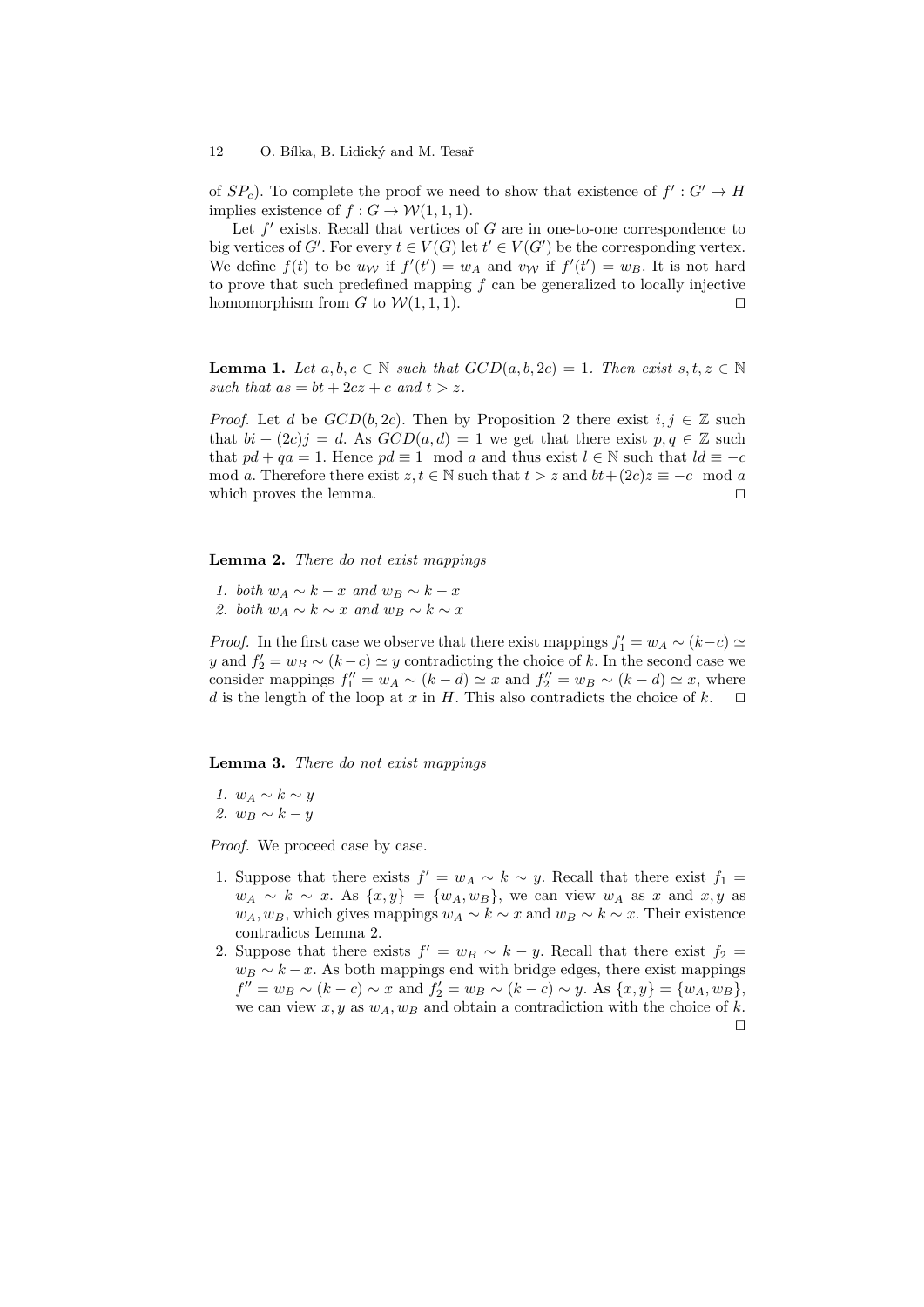### **Lemma 4.** For every  $z \in \{w_A, w_B\}$  there exists an Z-gadget.

Proof. The Z-gadget can be constructed in the following way. Take two triangles on vertices  $u_1, u_2, u_3$  and  $v_1, v_2, v_3$  (see Figure 2) and two paths with endpoints  $u_4, u_5$  of length a and  $v_4, v_5$  of length b. Subdivide each edge of the first triangle  $a - 1$  times and  $b - 1$  times for the second one. Then connect  $u_1$  and  $v_1$  by a path of length c, add a vertex of degree 1 to  $u_2$ ,  $v_2$ ,  $u_4$  and  $v_4$ . Finally, connected  $u_4, v_3$  and  $v_4, u_3$  by paths of length c.



Fig. 2. Gadget  $X$ .

By considering the ordering of  $\{a, b, c\}$  we get that  $u_i$  must be mapped to  $w_A$  and  $v_i$  to  $w_B$  for  $1 \leq i \leq 5$ . Then if z is  $w_A$  then define  $u_5$  as z-vertex and otherwise define  $v_5$  as z-vertex. Clearly the edge incident to z-vertex must be a loop edge.  $\Box$ 



**Fig. 3.** Clause  $C_1 = (p_1 \lor p_2 \lor \neg p_3).$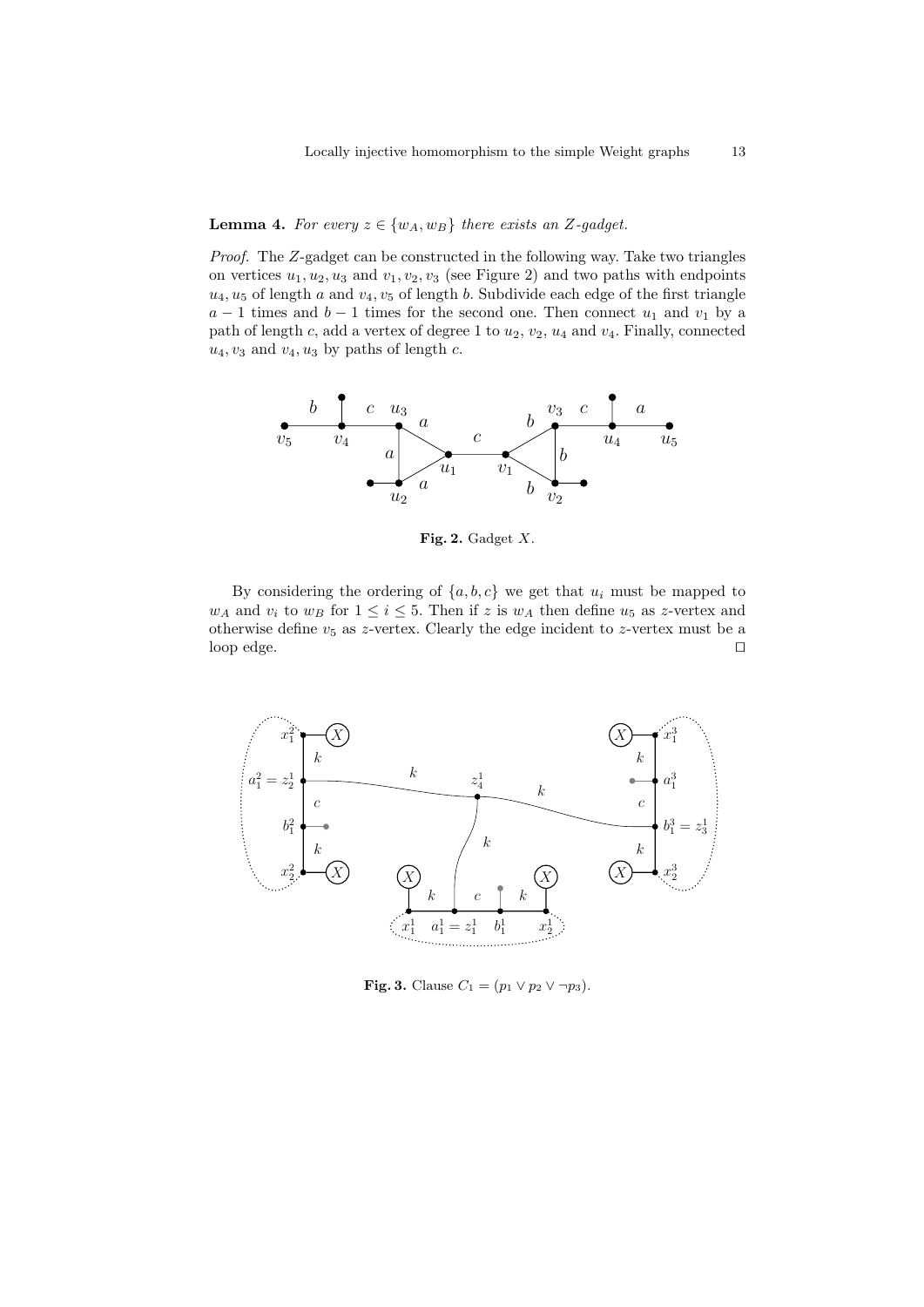**Lemma 5.** If c is not divisible neither by a nor b then there exists a variable gadget  $VG(i)$  for all  $i \in \mathbb{N}$ .

*Proof.* We first describe a construction of  $VG(i)$  and then argue that it is indeed a variable gadget.

We start the construction by taking i copies of the X-gadget  $X_1, \ldots, X_i$  with x-vertices  $x_1, \ldots, x_i$  (see Figure 4). We continue by adding paths  $x_j a_j b_j x_{j+1}$  of length three for all  $j \in [i]$  where  $x_{i+1}$  is  $x_1$ . Finally, we subdivide both edges incident to  $x_j$  that are not contained in gadget  $X_j$  k – 1 times and the edge  $a_j b_j$ c − 1 times for all  $j \in [i]$ . The resulting graph is  $VG(i)$  and  $A = \{a_j : 1 \leq j \leq i\}$ and  $B = \{b_j : 1 \le j \le i\}.$ 



Fig. 4. Gadget  $VG(i)$  from Lemma 5. Light lines indicate edges which will be present in a graph containing the gadget.

Let G be a graph containing a copy of  $VG(i)$  where  $A \cup B \subseteq B(G)$  and  $f: G \to H$  be LI-homomorphism. Observe that  $f(x_i) = x$  because it belongs to a copy of X-gadget and one of the two edges incident to  $x_i$  not contained in the X-gadget is mapped to a loop edge and the other one is mapped to a bridge edge for all  $j \in [i]$ . Since neither a nor b divides c, the only decomposition of a simple path of length c is  $c - c c$  and so  $g_f(a_j, b_j) = c = g_f(b_j, a_j)$  and  $f(a_j) \neq f(b_j)$  for every  $j \in [i]$ .

Suppose that  $st(x_1, a_1)$  is a loop edge. We know that  $st(a_1, x_1)$  is a loop edge (because  $st(a_1, b_1)$  is a bridge edge) and so  $f(a_1) = w_A$  and  $g_f(a_1, x_1) = a$ (because  $x \sim k \sim w_A$  and Lemma 2). It means that  $f(b_1) = w_B$  and since  $st(b_1, x_2)$  is a loop edge and  $f(x_2) = x$  we have that  $st(x_2, b_1)$  is a bridge edge and consequently  $st(x_2, a_2)$  is a loop edge. Now we can continue in the same way in gadget  $VG(i)$  and we get that  $st(a_j, b_j)$  as well as  $st(b_j, a_j)$  is a bridge edge,  $f(a_j) = w_A$  and  $f(b_j) = w_B$  for all  $j \in [i]$ , what proves that  $VG(i)$  is a variable gadget.

If  $st(x_1, a_1)$  is a bridge edge then  $st(x_1, b_i)$  is a loop edge and we can continue in a similar way (but in an opposite direction) as in the previous paragraph. We get that  $st(a_j, b_j)$  as well as  $st(b_j, a_j)$  is a bridge edge,  $f(a_j) = w_B$  and  $f(b_j) = w_A$  for all  $j \in [i]$ , what proves that  $VG(i)$  is a variable gadget.  $\square$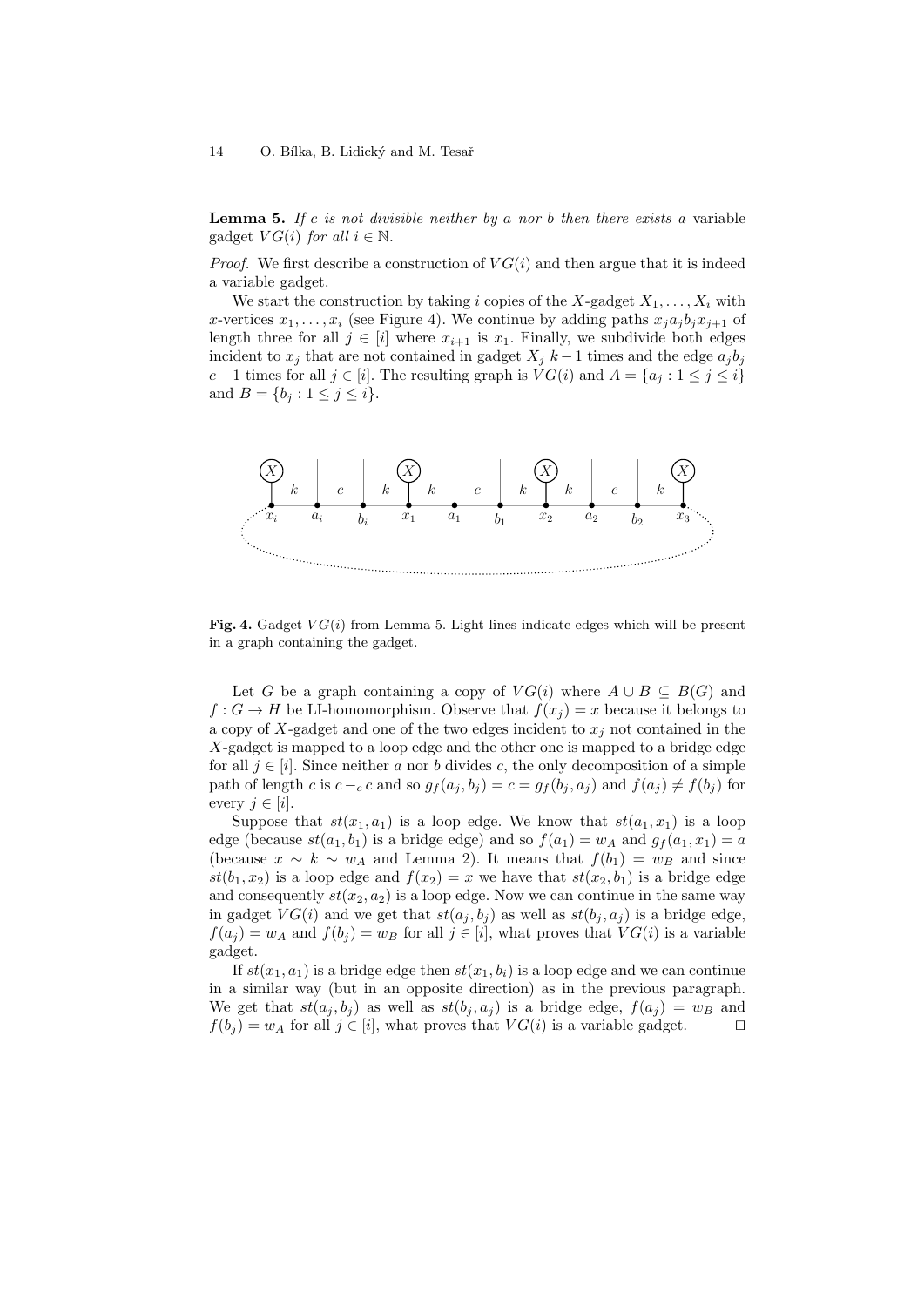**Lemma 6.** If c is divisible by exactly one of the numbers a or b then there exists a variable gadget  $VG(i)$  for all  $i \in \mathbb{N}$ .

*Proof.* Without loss of generality we can suppose that c is divisible by a and not divisible by b (otherwise we simply change  $a$ , resp. A-gadget by b, resp. Bgadget in the proof). We prove this lemma in a similar way as Lemma 5. We first describe a construction of  $VG(i)$  and then argue that it is indeed a variable gadget.

We start the construction by taking i copies of the A-gadget  $A_1, \ldots, A_i$  with a-vertices  $v_1, \ldots, v_i$  (see Figure 5). We continue by adding paths  $v_i a_i b_i v_{i+1}$  of length three for all  $j \in [i]$  where  $v_{i+1}$  is  $v_1$ . Finally, we subdivide both edges incident to  $v_j$  that are not contained in gadget  $A_j$  c − 1 times and the edge  $a_j b_j$  $b+c-1$  times for all  $j \in [i]$ . The resulting graph is  $VG(i)$  and  $A = \{a_j : 1 \leq j \leq i\}$ and  $B = \{b_j : 1 \le j \le i\}.$ 



Fig. 5. Gadget  $VG(i)$  from Lemma 6. Light lines indicate edges which will be present in a graph containing the gadget.

Since c is divisible by a and not divisible by b, the only possible decompositions of simple paths of length c and  $b + c$  are:

(c)<sup>H</sup> {a,b,c} : a −<sup>k</sup> a, c −<sup>c</sup> c (b + c)<sup>H</sup> {a,b,c} : b −<sup>c</sup> c,(a −<sup>k</sup> a),(a −<sup>k</sup> c)

Recall that decompositions  $a - k a$  and  $a - k c$  of  $SP_{b+c}$  are possible only if  $a = 1$ , because otherwise b is divisible by a and we have  $GCD(a, b, c) = a > 1$ .

Let G be a graph containing a copy of  $VG(i)$  where  $A \cup B \subseteq B(G)$  and  $f: G \to H$  be LI-homomorphism. Observe that  $f(v_i) = w_A$  because it belongs to a copy of A-gadget and one of the two edges incident to  $v_j$  not contained in the A-gadget is mapped to a loop edge and the other one is mapped to a bridge edge for all  $j \in [i]$ .

Suppose that  $st(v_1, a_1)$  is a bridge edge. Then we have  $g_f(v_1, a_1) = c$  $g_f(a_1, v_1)$  and  $f(a_1) = w_B$ . Then necessarily  $g_f(a_1, b_1) = b$ ,  $g_f(b_1, a_1) = c$  and  $f(b_1) = w_A$ , what imply  $g_f(b_1, v_2) = a = g_f(v_2, b_1)$  and  $g_f(v_2, a_2) = c$ . We can